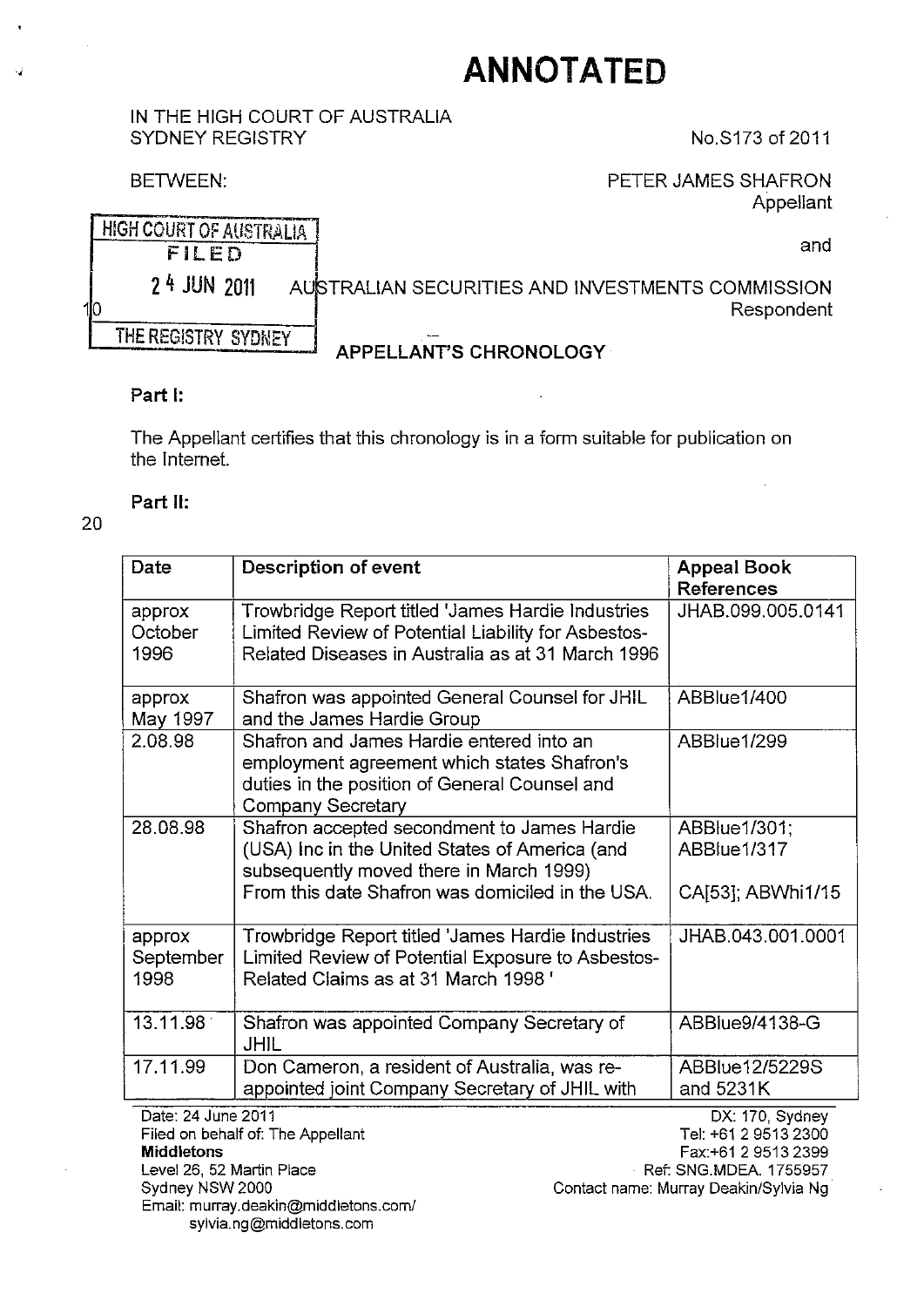|                     | Shafron                                                                                                                                                                                                                                                                                                                                                                                                                                                                                                                                                                                                                                                                                                                                                                                                                                                                           | ABBlue9/4138J<br>CA[882];<br>ABWhi1/171                  |
|---------------------|-----------------------------------------------------------------------------------------------------------------------------------------------------------------------------------------------------------------------------------------------------------------------------------------------------------------------------------------------------------------------------------------------------------------------------------------------------------------------------------------------------------------------------------------------------------------------------------------------------------------------------------------------------------------------------------------------------------------------------------------------------------------------------------------------------------------------------------------------------------------------------------|----------------------------------------------------------|
| 15.03.00            | Letter of instruction from Shafron to Allens asking<br>Allens to advise on the "requirements /<br>impediments" involved in the proposal to form a<br>trust over JHIL shares or JHIL assets, and to<br>advise on any other matter thought by Allens to be<br>relevant or appropriate.                                                                                                                                                                                                                                                                                                                                                                                                                                                                                                                                                                                              | ABBlue2/673<br>CA[1024];<br>ABWhi1/199                   |
| 05.04.00            | Allens provides advice entitled "Project Green:<br>Advice on Structure and Separation Issues",<br>including advice on continuous disclosure                                                                                                                                                                                                                                                                                                                                                                                                                                                                                                                                                                                                                                                                                                                                       | ABBlue2/577<br>CA[1025];<br>ABWhi1/199                   |
| 13 &<br>14.04.00    | JHIL Board meeting.<br>The Board papers raised the possibility of<br>separation of the current company structure<br>containing asbestos liabilities (known as Oldco)<br>from the operating businesses (known as Newco).<br>These separation proposals were known internally<br>as Project Green.<br>The Board papers included a paper entitled<br>"Project Green Advice on Structure and Separation<br>Issues" produced by Allens and dated 5 April<br>2000. There were various options put to the board<br>to achieve the Project Green objectives and<br>various options for funding. One option included<br>adding a buffer to the actuarial estimate of James<br>Hardie's asbestos liabilities.<br>There was a PowerPoint presentation under the<br>heading "Asbestos Resolution".<br>The Board recommended to management that<br>they explore the various options presented. | ABBlue2/499<br>ABBlue2/577<br>ABBlue2/569<br>ABBlue2/680 |
| approx<br>June 2000 | Trowbridge Report titled 'Review of Potential<br>Exposure to Asbestos-Related Claims as at 31<br>March 2001 James Hardie Industries Limited'                                                                                                                                                                                                                                                                                                                                                                                                                                                                                                                                                                                                                                                                                                                                      | ABBlue2/912                                              |

 $\bar{Q}$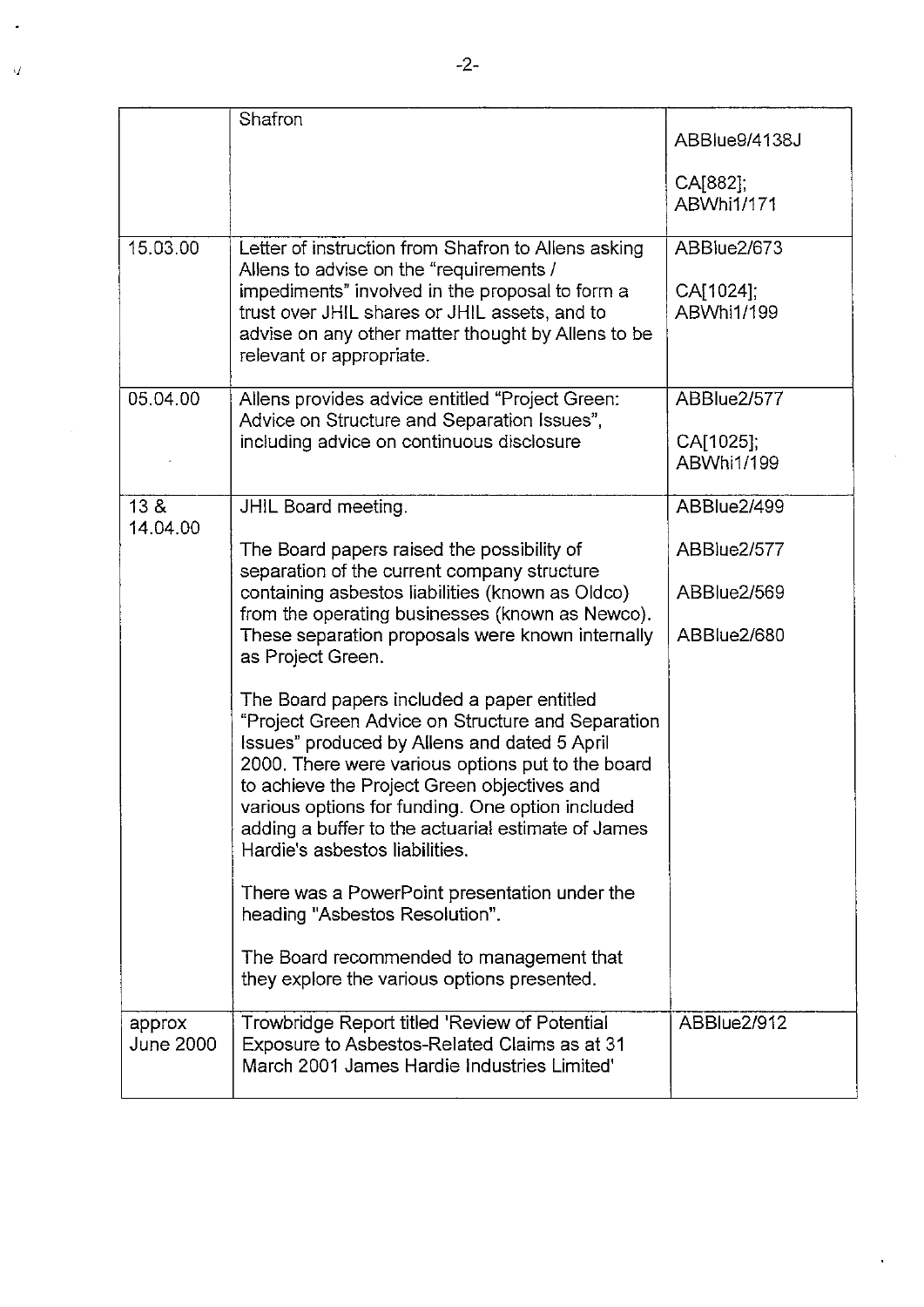| 18.08.00 | JHIL Board meeting at which the separation<br>proposal contained in the Board papers was<br>discussed.                                                                                                                                                                                                                                           | ABBlue3/1079<br>ABBlue3/1043         |
|----------|--------------------------------------------------------------------------------------------------------------------------------------------------------------------------------------------------------------------------------------------------------------------------------------------------------------------------------------------------|--------------------------------------|
|          | Shafron gave a PowerPoint presentation under the<br>heading "Project Green board presentation -<br>Structuring options" in relation to asbestos related<br>issues concerning Project Green, which included<br>speaking to the slides entitled "Major<br>Assumptions" which highlighted the major<br>assumptions used in the Trowbridge estimate. | ABBlue3/1082                         |
|          | The Board asked management to continue to<br>investigate the restructure and re-domicile of the<br>James Hardie Group with no separation.                                                                                                                                                                                                        |                                      |
| 15.11.00 | JHIL Board meeting at which a Revised<br>Restructure was proposed.                                                                                                                                                                                                                                                                               | ABBlue3/1122                         |
|          | The minutes record Shafron and Peter Cameron                                                                                                                                                                                                                                                                                                     | ABBlue3/1126                         |
|          | (Allens) discussed "legal issues" in respect of<br>Project Green.                                                                                                                                                                                                                                                                                | CA[68]-[70];<br>ABWhi1/18-19         |
| 11.01.01 | Shafron emailed Peter Cameron, Robb and copied<br>Baxter, Morley and Stephen Harman entitled "1.<br>Dan O'Brien Issues 2. Session this Friday". This<br>email raised further questions on the structure and<br>separation proposals                                                                                                              | ABBlue3/1329                         |
| 17.01.01 | JHIL Board meeting attended by McGregor,<br>Macdonald, Hellicar, Willcox, Koffel, Gillfillan,                                                                                                                                                                                                                                                    | ABBlue3/1333                         |
|          | Terry, Brown, O'Brien, Morley, Shafron, Baxter,<br>Wilson, Sweetman, Peter Cameron and Robb.                                                                                                                                                                                                                                                     | ABBlue3/1369                         |
|          | At the Board meeting the separation proposal                                                                                                                                                                                                                                                                                                     | ABBlue3/1365                         |
|          | contained in the Board papers entitled "Proposed<br>Trust Structure Update" was discussed. A<br>PowerPoint presentation headed "Board                                                                                                                                                                                                            | CA[74]-[79];<br>ABWhi1/19-21         |
|          | <b>Presentation Asbestos Trust Structure Discussion"</b><br>was given which discussed these topics. Shafron,<br>Peter Cameron and Robb discussed legal issues<br>and risks associated with the trust concept. The                                                                                                                                | $LJ[86]-$<br>[89] ABRed2/422-<br>423 |
|          | Net Assets Model was rejected by the Board and<br>the Chairman requested "management to continue<br>developing the concept and to report progress,                                                                                                                                                                                               | LJ[793];ABRed2/61<br>7-618           |
|          | particularly in relation to funding, at the February<br>meeting".                                                                                                                                                                                                                                                                                | LJ[796]-<br>[799];ABRed2/618-<br>619 |
| 1.02.01  | Shafron emailed Robb, Peter Cameron and copied                                                                                                                                                                                                                                                                                                   | CA[1002];                            |

 $\overline{\phantom{a}}$ 

 $\ddot{\phantom{0}}$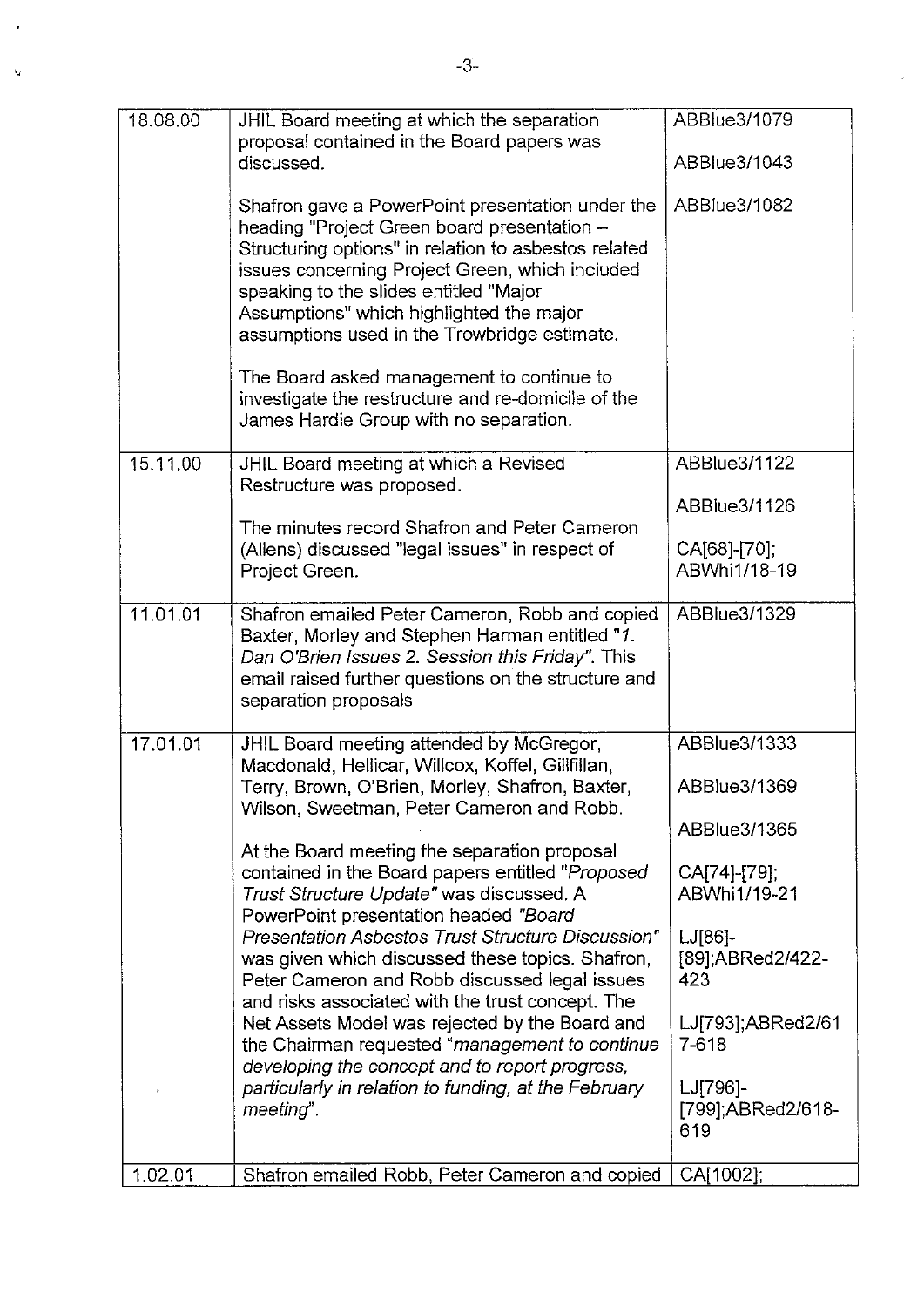|                  | Macdonald, Morley, Sweetman and Wilson entitled<br>Indemnity/Release from Coy and Jsekarb. The                                                                                                                                                                                              | ABWhi1/198                                          |
|------------------|---------------------------------------------------------------------------------------------------------------------------------------------------------------------------------------------------------------------------------------------------------------------------------------------|-----------------------------------------------------|
|                  | email raised the issue of disclosure. The email<br>included the following statement:                                                                                                                                                                                                        | <b>ABBlue4/1437</b>                                 |
|                  | "I want to revisit this.                                                                                                                                                                                                                                                                    | LJ[519]-[522];<br>ABRed2/545-546<br>and $LJ[561]$ ; |
|                  | If we are being generous with Coy (and arguably<br>we are, particularly if we hand across the 57) then<br>that should support a waiver/indemnity in respect<br>of Coy manufacture. If its a private document, then<br>I wonder about disclosure - initially anyway."                        | <b>ABRed2/557</b>                                   |
| February<br>2001 | The Board papers for the February 2001 Board<br>meeting were sent to the directors in early<br>February 2001.                                                                                                                                                                               | ABBlue4/1440<br>ABBlue4/1595                        |
|                  | The Board papers included a paper entitled<br>"Project Green Board Paper" dated 5 February<br>2001. The separation proposal contained in the                                                                                                                                                | CA[103];<br>ABWhi1/26                               |
|                  | January 2001 Board papers was refined and the<br>recommendation by management to the Board<br>was that:                                                                                                                                                                                     | $LJ[90]$ ;<br>ABRed2/423-424                        |
|                  | the shares held by JHIL in Coy and Jsekarb be<br>vested to a foundation to be known as the Medical<br>Research and Compensation Foundation (the<br>Foundation), which would manage the companies'<br>assets; and                                                                            |                                                     |
|                  | an additional sum of NPV \$70M be paid over time<br>to Coy in return for an indemnity and covenant not<br>to sue JHIL and agreement to take JHIL if it was<br>put to the Foundation in the future with no<br>subsidiary companies (known as the Deed of<br>Covenant and Indemnity or DOCI). |                                                     |
| 2.02.01          | Robb made a diary note of a meeting with Morley,<br>Shafron, Harman, Seddon and McClintock. It                                                                                                                                                                                              | ALNS.002.002.0100                                   |
|                  | included:                                                                                                                                                                                                                                                                                   | LJ[523]-[525];<br>ABRed2/546-547                    |
|                  | "S.Mc - query disclosure of indemnity"                                                                                                                                                                                                                                                      |                                                     |
| 4 or<br>5.02.01  | Shafron emailed Macdonald, Robb, Peter<br>Cameron, Blanchard and copied Sweetman,<br>Baxter, Macdonald, Cowper, Morley, McCuthceon,                                                                                                                                                         | CA[1006];<br>ABWhi1/196                             |
|                  | Wilson and Harman entitled Board Paper:<br>Legal/Structural Issues attaching a 'rough draft' of<br>the board paper. The email included the following<br>statement:                                                                                                                          | ABBlue4/1797-1798                                   |
|                  | "Here is a rough draft covering legal and structural                                                                                                                                                                                                                                        |                                                     |

Ń,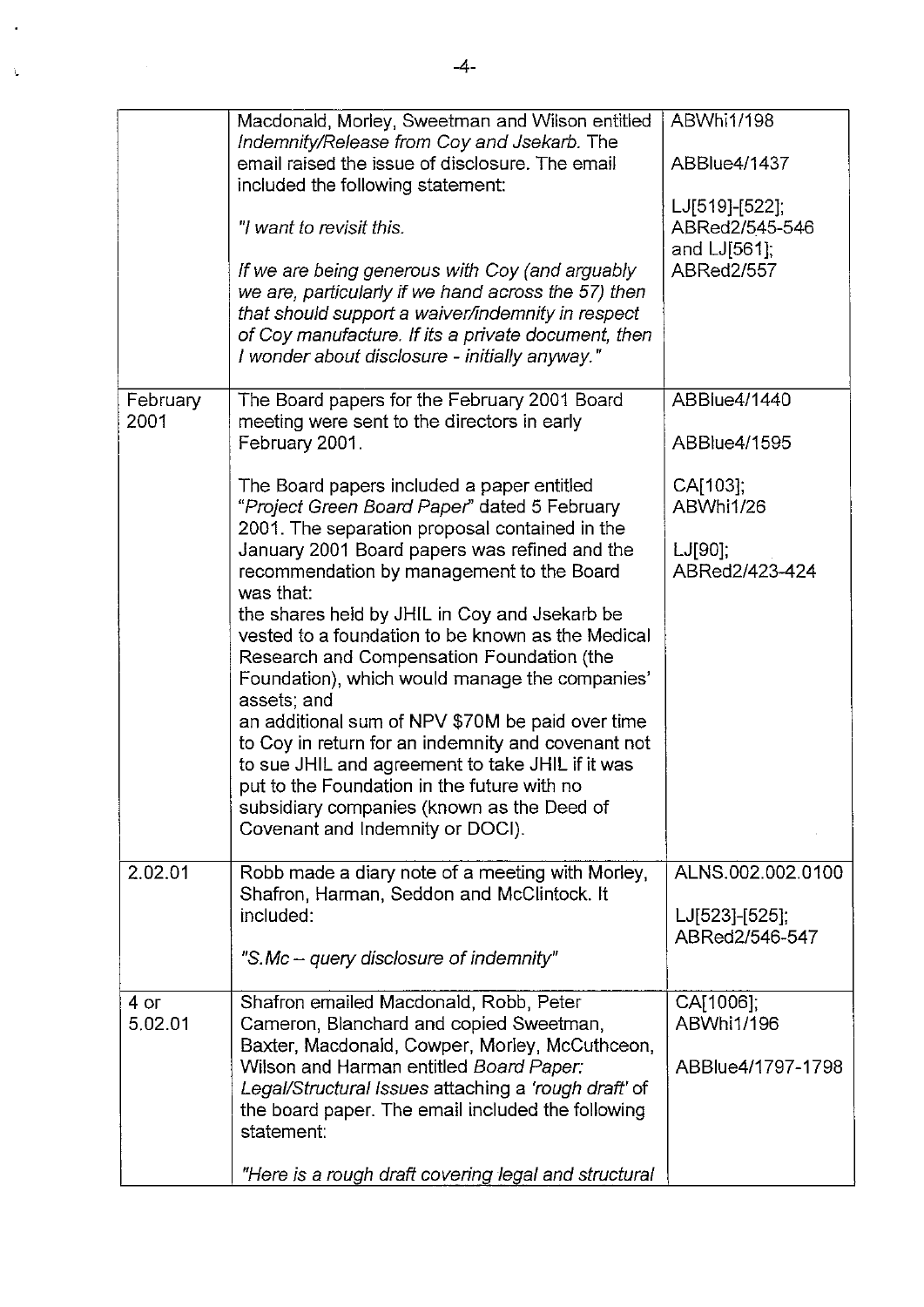|         | issues for the February Board paper (Attachment<br>$C, I$ think).<br>David/Peter, you will notice a query for Allens near<br>the beginning."                                                                                                                                                                                                                                                                          | LJ[526]-[528];<br>ABRed2/547-548                  |
|---------|-----------------------------------------------------------------------------------------------------------------------------------------------------------------------------------------------------------------------------------------------------------------------------------------------------------------------------------------------------------------------------------------------------------------------|---------------------------------------------------|
|         | The query being referred to appears in the first full<br>paragraph of the draft paper, as follows:<br>"There has been one major structural change<br>since the January Board discussion. In return for a<br>substantial capital injection (\$57M), JHIL will now<br>obtain a waiver and indemnity from Coy and<br>Jsekarb. These elements address in large part<br>concerns about JHIL vulnerability post separation. | and LJ[561];<br><b>ABRed2/557</b>                 |
|         | [Coy will also commit to acquire the JHIL shares<br>should JHIL become a non operating subsidiary at<br>some time in the future; query whether this can be<br>structured as a non disclosable commitment in<br>relation to JHIL shares - Allens to advise]."                                                                                                                                                          | CA[101];<br>ABWhi1/25-26                          |
| 5.02.01 | On 5 February 2001 Cowper emailed Robb, Peter<br>Cameron, Frangeskides, Blanchard, Shafron,<br>Baxter and Macdonald among others entitled "RE<br>Project Green Conference Call" arranging a<br>conference call to discuss among other things<br>"ASX and other outstanding restructuring issues"                                                                                                                      | ALNS.084.002.0195<br>$LJ[529]$ ;<br>ABRed2/548E-G |
| 6.02.01 | Telephone conference between Robb,<br>Frangeskides, Blanchard, Shafron, Baxter,<br>Cowper, Seddon, Sheppard, Harman and Morley.                                                                                                                                                                                                                                                                                       | <b>ABBlue4/1822</b><br>ABBlue4/1819               |
|         | Robb's note of conference included:                                                                                                                                                                                                                                                                                                                                                                                   | ABBlue4/1815                                      |
|         | "To do – Query disclosure + relevant interest on<br>the Put. Put shares to Coy"                                                                                                                                                                                                                                                                                                                                       | CA[1008]-[1009];<br>ABWhi1/196-197                |
|         | Frangeskides' note of conference included:                                                                                                                                                                                                                                                                                                                                                                            | LJ[529]-[532];<br>ABRed2/548                      |
|         | "-Option granted for benefit of NL1<br>-will be disclosing creation of #<br>-if JHIL grants an option/give right over share -<br>ASX disclosure?"                                                                                                                                                                                                                                                                     |                                                   |
|         | Blanchard's note of conference included:                                                                                                                                                                                                                                                                                                                                                                              |                                                   |
|         | "Option – granted for benefit of future benefit of<br><i><b>JHINV</b></i>                                                                                                                                                                                                                                                                                                                                             |                                                   |
|         | Will disclose creation of Trust<br>If JHIL grants option over its shares no<br>consideration                                                                                                                                                                                                                                                                                                                          |                                                   |

l,

ś,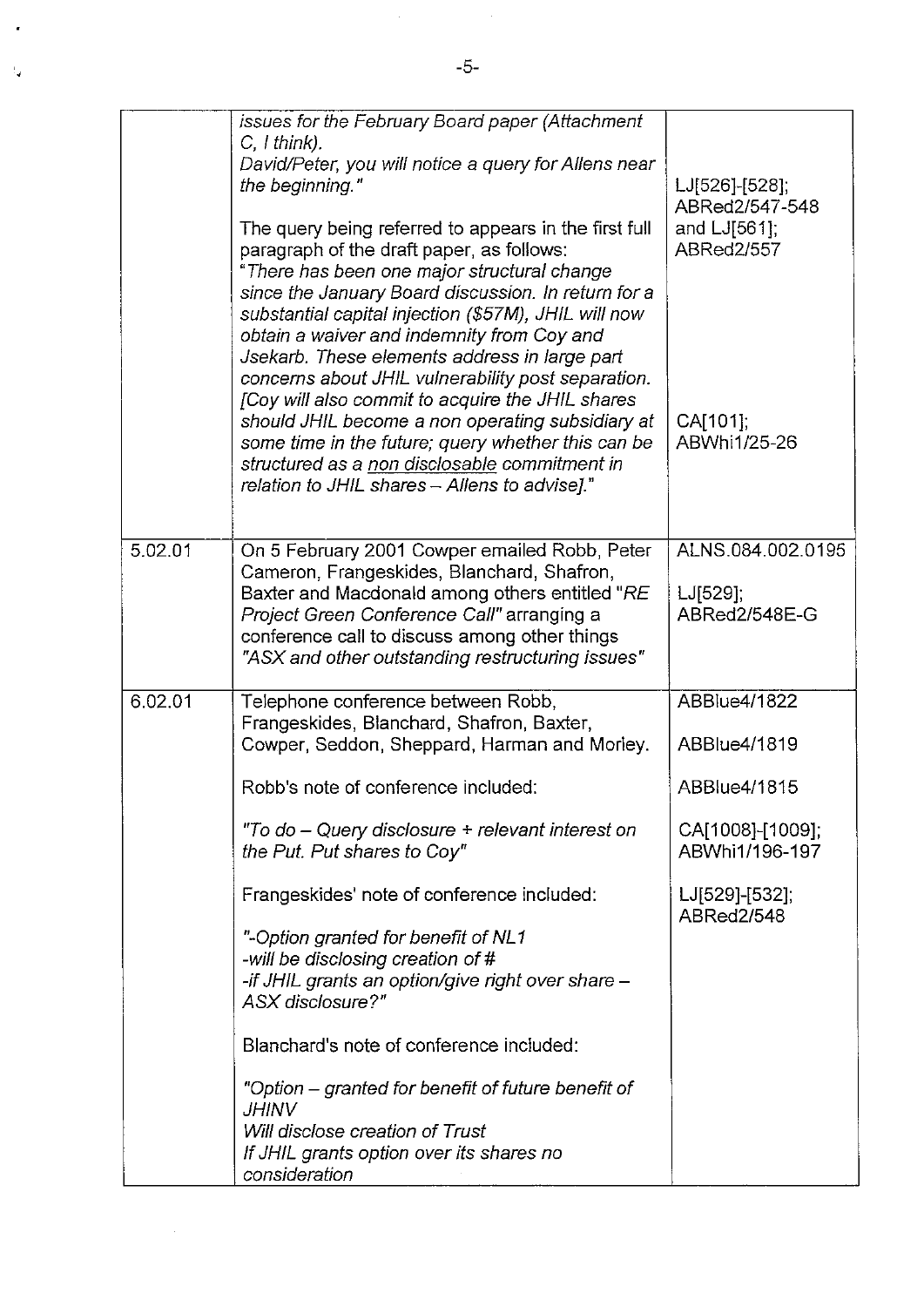|          | Not absolutely essential<br>Does it need disclosure<br>By deed poll                                                                                                                                                |                                                    |
|----------|--------------------------------------------------------------------------------------------------------------------------------------------------------------------------------------------------------------------|----------------------------------------------------|
| 6.02.01  | If it gets shares, will Put them"<br>Frangeskides note of conference believes JHIL<br>representatives and Allens refer to discussion of<br>"ASX disclosure".                                                       | ABBlue4/1819<br>CA[1008]-[1009];<br>ABWhi1/196-197 |
|          |                                                                                                                                                                                                                    | LJ[530]-[532];<br>ABRed2/548                       |
| 7.02.01  | Shafron emailed Robb and copied to Blanchard<br>and Frangeskides entitled "Coy committing to take<br>JHIL shares." The email included the following<br>statement:<br>"Coy committing to take JHIL shares" in which | ABBlue4/1823<br>CA[1016];<br>ABWhi1/198            |
|          | Shafron asked "Any roadblocks in having this<br>feature? I need to know quick"                                                                                                                                     |                                                    |
| 8.02.01  | Robb emailed Shafron and Seddon and copied<br>Carrigan, Williams, Harman, Frangeskides and<br>Peter Cameron entitled "Deed of Covenant James<br>Hardie Industries Limited" attaching a draft of the<br>DOCI.       | ABBlue4/1845<br>ABBlue4/1847                       |
| 14.02.01 | <b>JHIL Audit Committee.</b>                                                                                                                                                                                       | ABBlue5/1923                                       |
|          | The Minutes record that Morley and Harman<br>explained the Financial model underpinning the<br>funding of the Foundation. The Directors asked<br>questions in relation to the assumptions used in<br>the model.    |                                                    |
| 15.02.01 | JHIL Board meeting ("15/2/01 Meeting").                                                                                                                                                                            | ABBlue5/2118                                       |
|          | The board of JHIL approved a proposal to create a<br>trust (the Foundation) which was to be vested with<br>JHIL's shares in Coy and Jsekarb, along with \$3<br>million.                                            | CA[13]; ABWhi1/9                                   |
|          | Allens are present at this meeting                                                                                                                                                                                 | CA [1030];<br>ABWhi1/200                           |
| 15.02.01 | The board also decided to enter into an agreement<br>(DOCI) with Coy and Jsekarb.                                                                                                                                  | CA[13]; ABWhi1/9                                   |
|          | One of the sources of information presented to the<br>board was an updated advanced estimate by                                                                                                                    | CA[137];<br>ABWhi1/32                              |